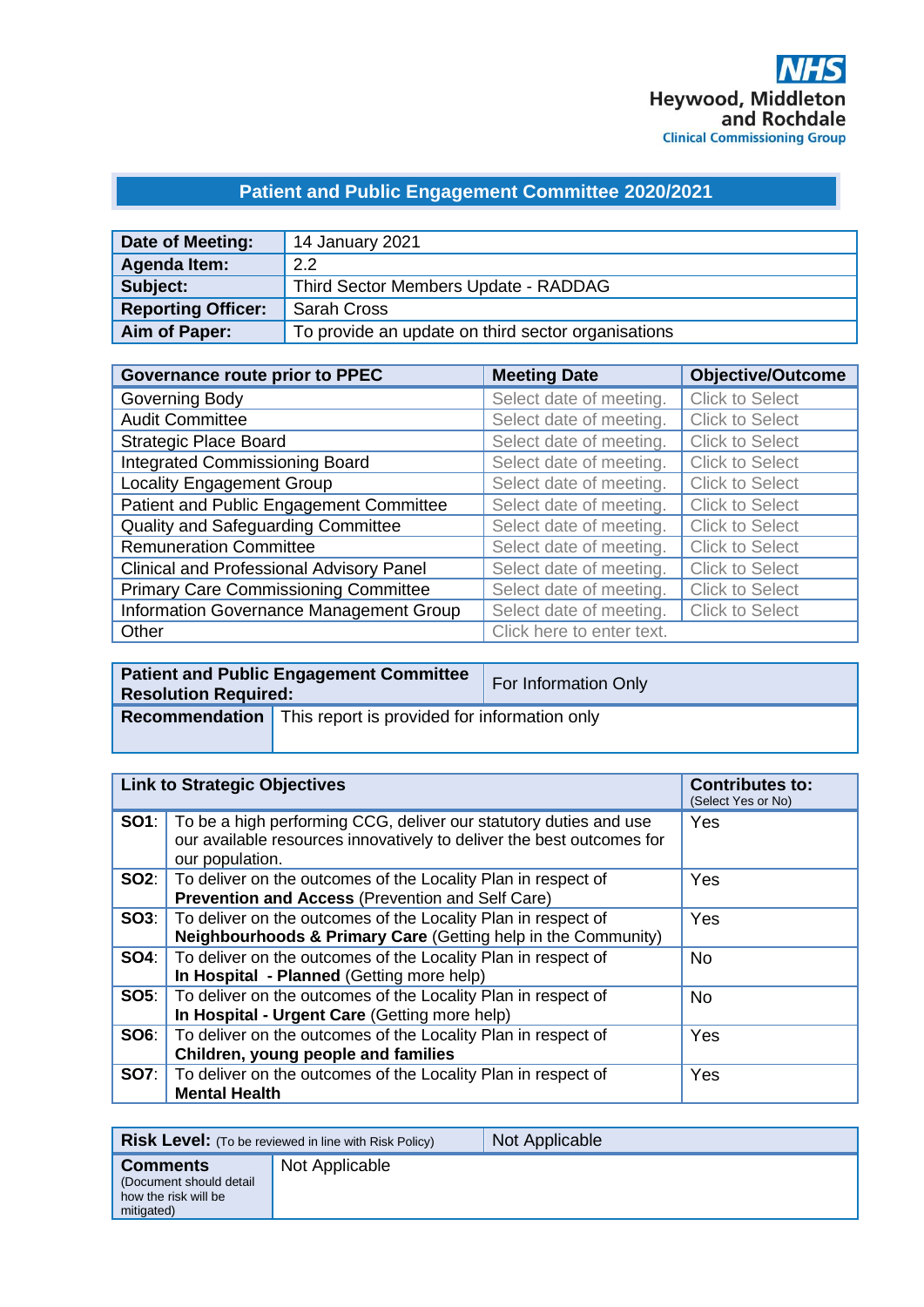| <b>Content Approval/Sign Off:</b>                                 |                |
|-------------------------------------------------------------------|----------------|
| The contents of this paper have been<br>reviewed and approved by: | Not applicable |
| <b>Clinical Content signed off by:</b>                            | Not applicable |
| Financial content signed off by:                                  | Not applicable |

|                                                       | <b>Completed:</b> |
|-------------------------------------------------------|-------------------|
| Clinical Engagement taken place                       | Not Applicable    |
| Patient and Public Involvement                        | Not Applicable    |
| <b>Patient Data Impact Assessment</b>                 | Not Applicable    |
| Equality Analysis / Human Rights Assessment completed | Not Applicable    |

#### **Executive Summary**

### **Equalities Assembly Conversation**

The second Rochdale Borough Equalities Assembly took place on 29<sup>th</sup> October 2020, RADDAG and Rochdale Parent Carer Voice co-hosted a conversation around the experiences of people with a learning disability during the current Covid19 pandemic. People were able to share their lived experiences, or lived experiences of people they support. The outcome of the session was a number of recommendations which will improve services for disabled people including people with a learning disability, these have been shared as part of the full Equalities Assembly Report.

A total of 16 people attended the session with a mixture of disabled people, parent carers, staff from RBC and HMR CCG along with representatives from organisations that support people with a learning disability and disabled people.

We know from anecdotal evidence and as the result of a GM wide survey carried out by the GM Disabled People's Panel that disabled people have been disproportionately effected by Covid and are experiencing social isolation, reduced social care support, issues relating to access to food, medicine and information, and a severe impact on mental health. During the conversation we discussed what's worked in terms of support for people with a learning disability and what needs to be improved going forward.

Details of specific issues discussed can be found in the full Equalities Assembly [report.](https://www.actiontogether.org.uk/equalities-assembly-2-report)

As a result of the conversation the following recommendations were made:-

- Transparency when new restrictions are implemented by the Government, if there are exemptions and different rules for disabled people and carers this should be highlighted and not hidden away.
- Make sure that services recognise that younger disabled people also live in Care Homes, it isn't always just older people.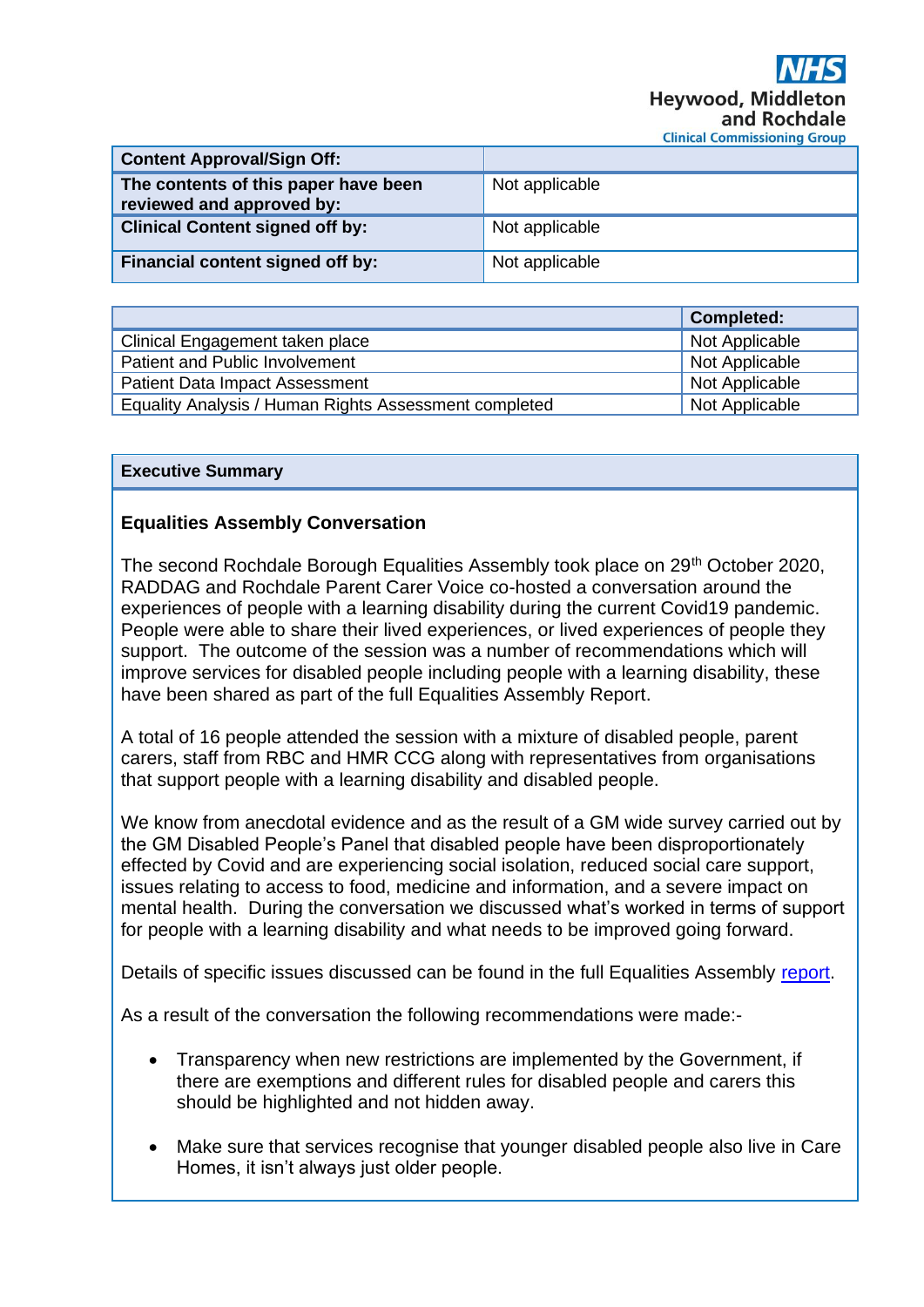- An individual approach should be taken to risk assessments for visitors to care settings rather than simply blanket bans on visitors, which has a negative impact on mental health.
- Ensure that GP appointments, when carried out by phone or online, still adhere to the principles of confidentiality, dignity and respect and take into account people's access requirements.
- Specific time slots should be allocated for GP telephone appointments, people may need to organise support for during an appointment or may be unavailable at specific times, it isn't acceptable to have an all day time slot.
- All organisations that provide NHS care and publicly-funded adult social care are legally required to follow the Accessible Information Standard. The Standard sets out a specific, consistent approach to identifying, recording, flagging, sharing and meeting the information and communication support needs of patients, service users, carers and parents with a disability, impairment or sensory loss. A review of whether the Accessible Information Standards are consistently being implemented across organisations should take place.
- An individual risk assessment should take place when a person with a learning disability is admitted to hospital and requires a parent or carer to stay with them, rather than a blanket policy being implemented that doesn't take into consideration that people have different needs.
- Support from Adult Care needs to be proactive rather than reactive.
- Adult Care should ensure that training is provided for Social Workers outlining the difference between Power of Attorney and Deputyship.
- Preparing for Adulthood and transition between services is an area that needs to be worked on.
- Adult Care to ensure that neighbourhood teams have staff who have specific expertise around Learning Disability, Autism etc within them, so that people are getting the right support for their specific circumstances.
- All public consultations carried out by organisations need to be fully accessible to ensure that everyone is able to contribute. This includes having a realistic timeframe for consultations, beyond the statutory minimum, providing an Easy Read version of all consultations and an accessible way to provide feedback, ensuring that there isn't a reliance on online consultation only but that there are offline opportunities to input into consultations.
- Consultation needs to be completed at the start of the process rather than at the end and should feed into an Equality Impact Assessment. An action plan to mitigate any negative impacts identified should been produced.
- All changes to services and when new services are being designed should be coproduced with people who will use the service to ensure that provision meets the needs of the people who will be accessing the service, this should be through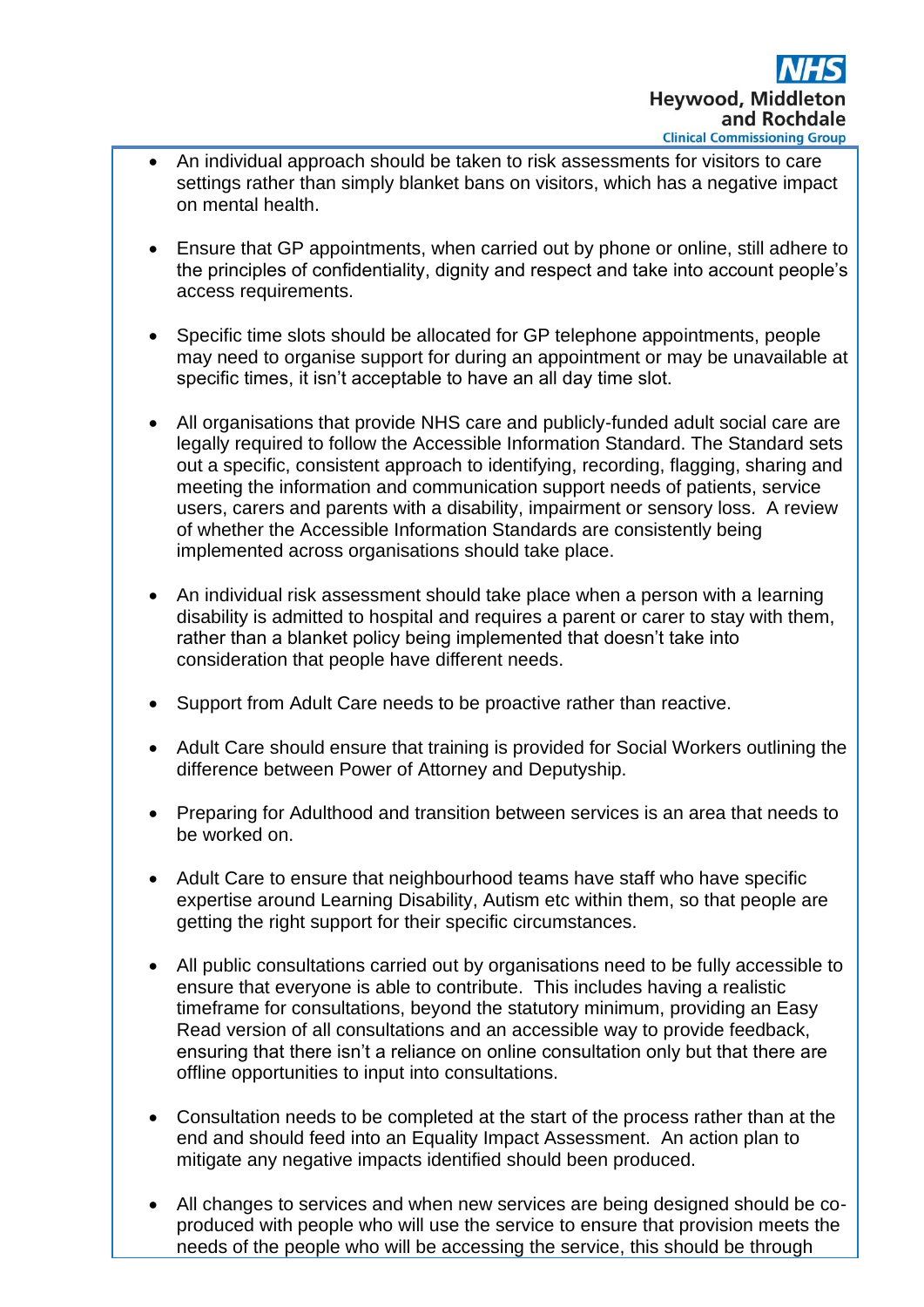real collaboration from the beginning not when decisions have already been made.

- Co-production of services, including with Children and Young disabled people is vitally important, children are the decision makers of the future and will go on to access Adult Services, they should have a voice when changes to services or new services are being designed.
- Relational Practice and true person centred care should be implemented as standard practice across health and care.
- Health and Care services to actively listen to the lived experiences of people who use their service and use the insight to improve services.

## **Rochdale Borough Disability Forum**

The Forum is an opportunity to connect, share information, highlight issues and work together to break down the barriers experienced by disabled people. There are just over 50 individuals and organisations on the mailing list with an average of 20 people attending each meeting.

The conversation from the Equalities Assembly around experiences of people with a learning disability during Covid continued at the Disability Forum meeting on Friday 13th November 10-12noon, Jonathan Wilding from RBC Adult Care Commissioning Team attended to discuss a review of adult day services for people with learning disabilities in Rochdale and to listen to lived experiences. During the initial Covid-19 lock-down many adult's day centres were forced to close. These services have begun to reopen but due to social distancing they are unable to open with full numbers. There are also growing financial pressures that are beginning to restrict the levels of support for some service users with lower level needs. The review is exploring ways to change and develop services to ensure they can continue to meet needs in a more flexible and personalised way through increasing community-based options as an alternative to building-based services. Jonathan agreed to attend a future forum meeting before submitting his final report. It was also agreed that a representative from RBC Adult Care would be invited to attend a future Disability Forum meeting to discuss the general adult care issues which were brought up at the meeting.

The December Disability Forum meeting was attended by the team from Rochdale Development Agency and RBC highways officers leading on the redevelopment of Rochdale Town Hall and the surrounding outside area. The plans include a number of improvements to accessibility of the Town Hall but also the removal of 21 accessible parking spaces, discussions at the Forum highlighted how this will affect blue badge holders accessing the lower part of Rochdale Town Centre including the Town Hall. Following discussions at the Forum the team agreed to bring options to a future meeting for where accessible parking can be relocated within the Town Centre to minimise the negative impact. In addition the team will include disabled people in the discussions around the accessible toilets within the Town Hall, which includes a changing places toilet, along with discussions around the loop system that will be installed.

The Forum has recently received a small amount of investment from the Action Together Connecting You fund and so the January meeting will be a planning session to